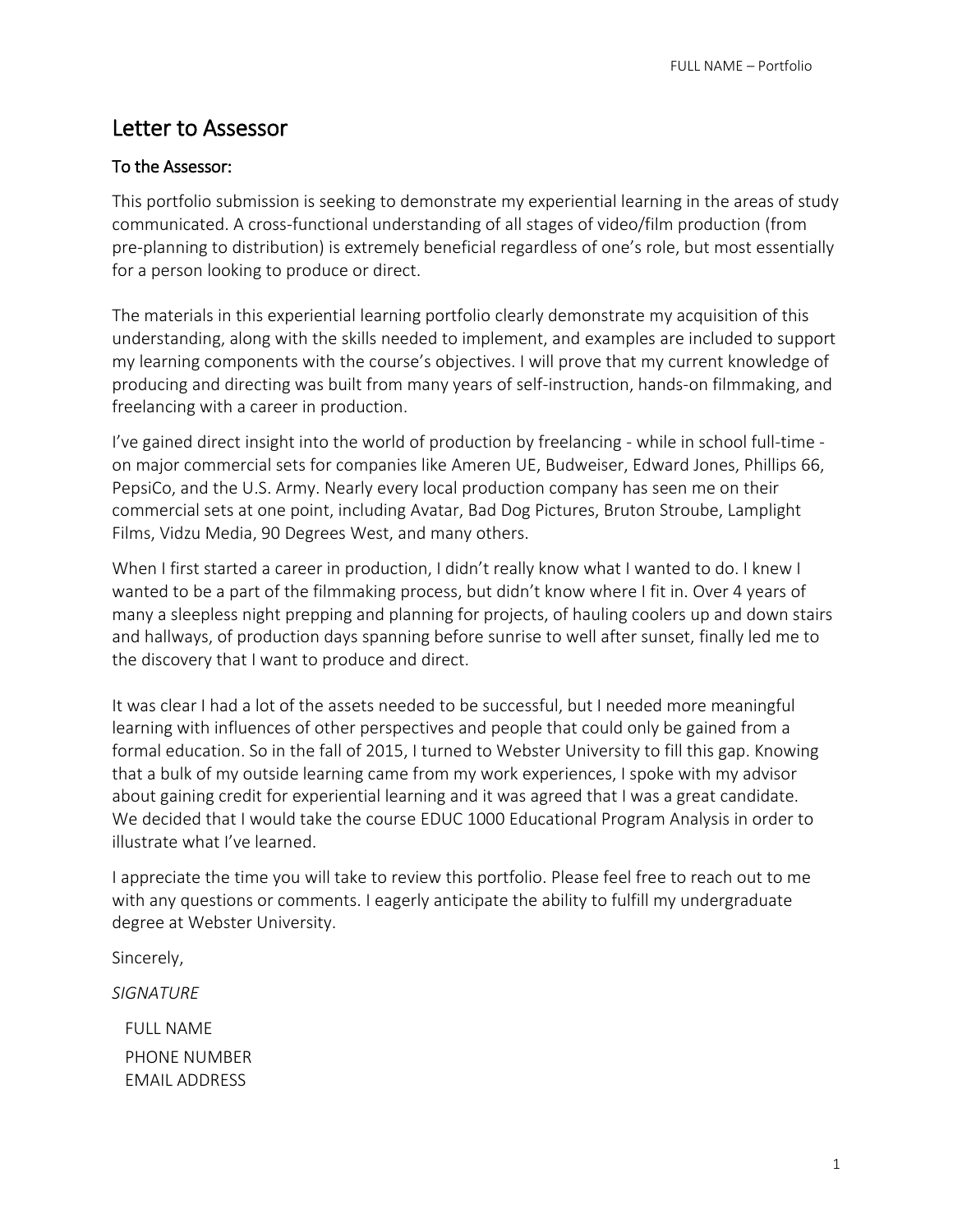# Prior Learning Assessment Portfolio

FULL NAME ######## (Student Number)

> EDUC 1000 Spring 2017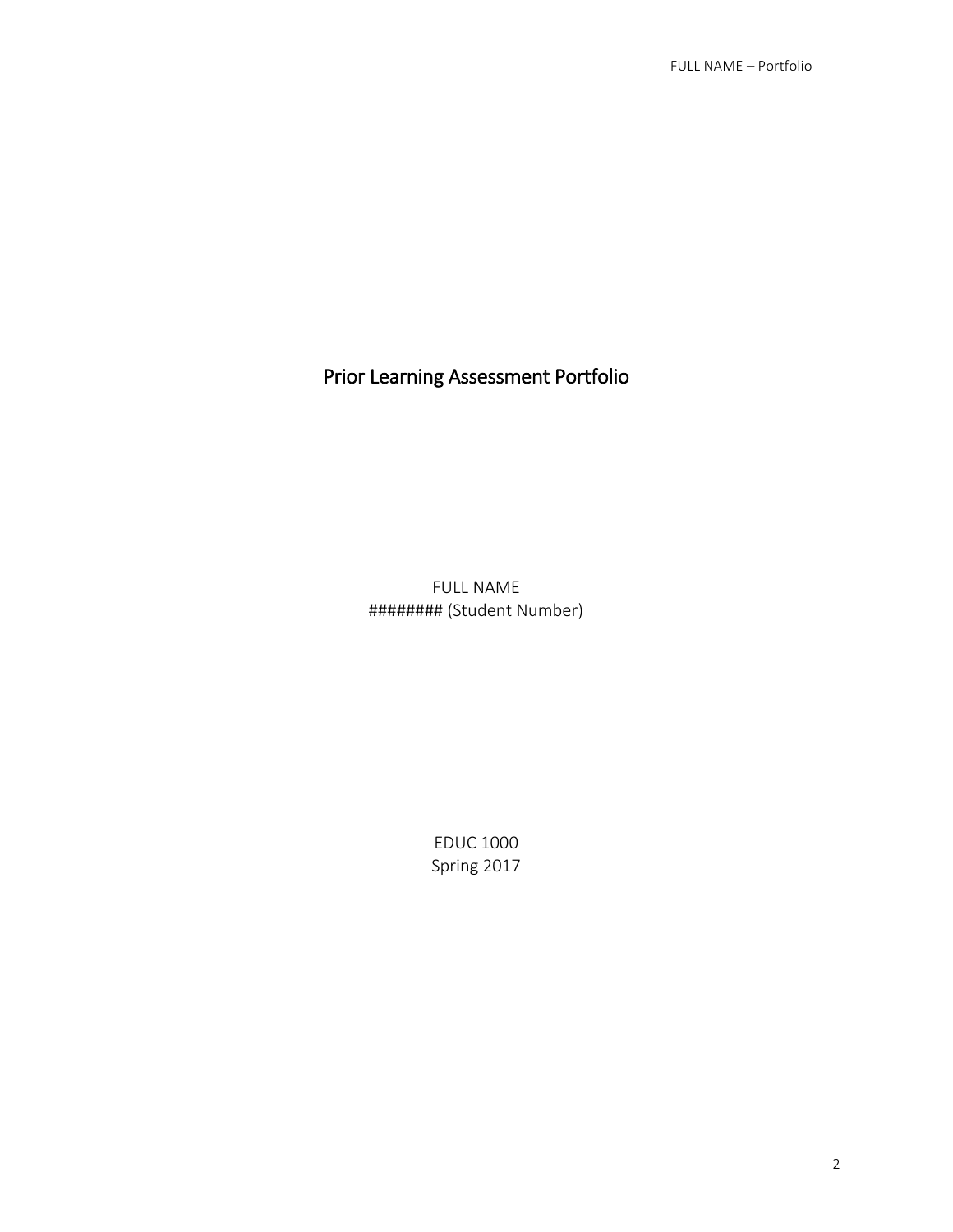## Table of Contents

Letter to the Assessor

Resume for FULL NAME

Area of Study

FTVP 1100 - Produce and Direct (3 credit hours)

## Narrative

- **•** Scriptwriting
- Camera Setup Planning
- Treatment Writing
- **•** Script Breakdown
- Storyboarding
- Scheduling
- Hiring Crew
- Auditioning Cast
- Set Safety
- Film Screening Planning
- Talent Management
- Budgeting
- Managing Deliverables
- Advanced Storytelling
- Cinematography

#### **Artifacts**

- Storyboard document (artifact 1F)
- Camera Setup document (artifact 2F)
- Treatment document (artifact 3F)
- Daily Schedule document (artifact 4F)
- Crew advertisement sample (artifact 5F)
- Casting call sample (artifact 6F)
- Script document (artifact 7F)
- Script breakdown document (artifact 8F)
- Overview Schedule document (artifact 9F)
- Call Sheet document artifact 10F)
- Set Safety document (artifact 11F)
- Film Screening Flyer (artifact 12F)
- Talent Schedule document Professional documentation (artifact 13F)
- Budget sample Professional documentation (artifact 14F)
- Post Schedule document– Professional documentation (artifact 15F)
- Shot-list document– Professional documentation (artifact 16F)
- Equipment List Professional documentation (artifact 17F)
- Shooting Schedule document Professional documentation (artifact 18F)
- Storyboard document Professional documentation (artifact 19F)
- Shooting notes document Professional documentation (artifact 20F)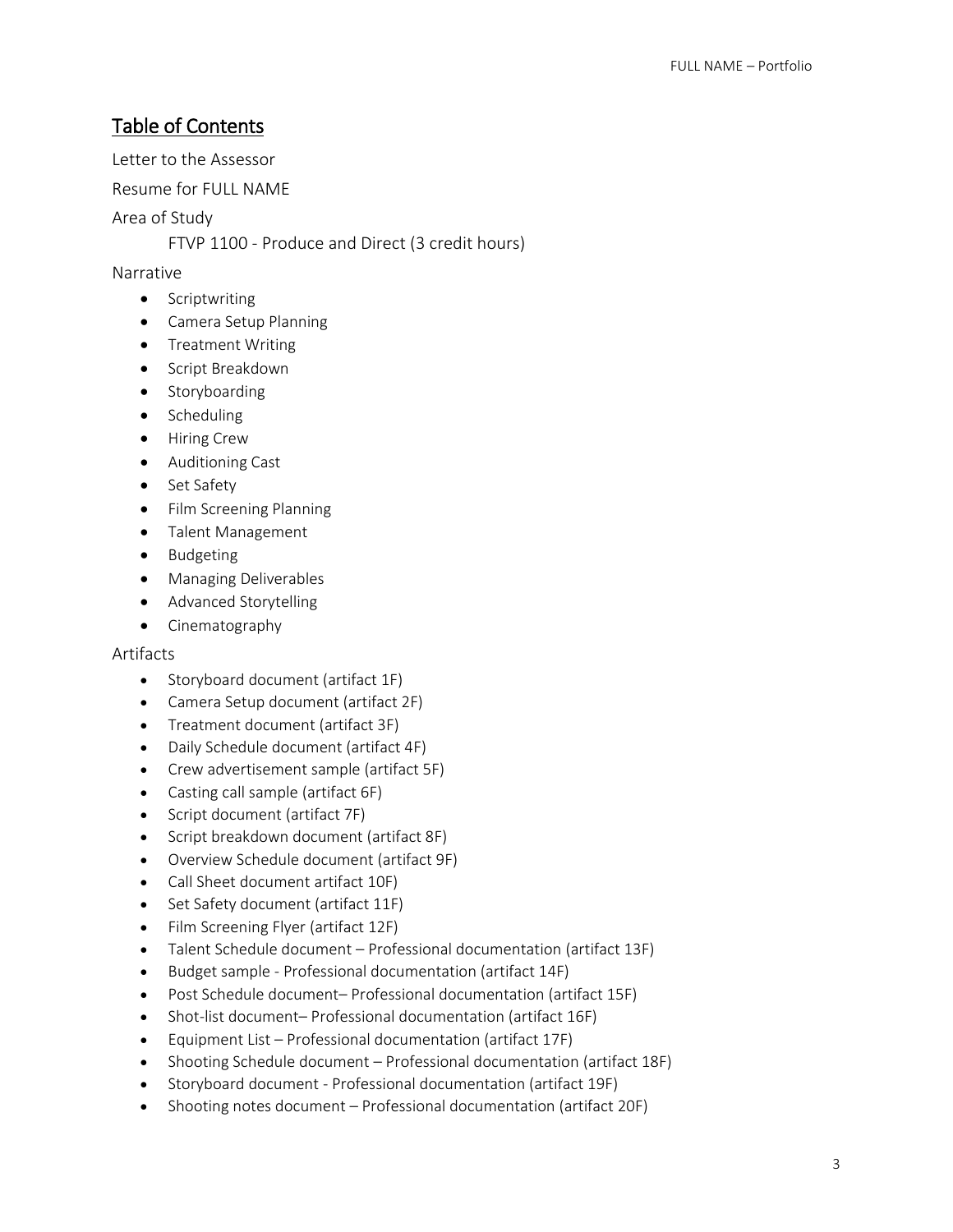# **RESUME**

# **FULL NAME** phone number, email address, website

## A SHORT PRESENTATION: (b) Demo Reel

- Creative and accomplished background with award-winning films
- Possess a variety of skills, including video editing, script management, and scheduling
- Assisted over 100 commercial and/or narrative projects in an array of roles

#### **SPOTLIGHT: Narrative & Documentary**

| House That Trash Built                                    | TV Pilot, Bodega Pictures            | Production Manager                          | Aug-Sept 2016        |
|-----------------------------------------------------------|--------------------------------------|---------------------------------------------|----------------------|
| Mai Lee: Low Key                                          | Music Video, Tangent Mind            | Producer                                    | May 2016-Aug 2016    |
| Sister Catherine - Origins Story                          | Branded Documentary, 90 West         | 2 <sup>nd</sup> Assistant Director May 2016 |                      |
| Mysteries at the National Parks 2 TV Show, Travel Channel |                                      | Local Fixer                                 | March-April 2016     |
| Sophie                                                    | Short film, Vimage Studios           | Producer                                    | Sept 2014-July 2015  |
| <b>Drinksgiving</b>                                       | Feature film, F-Bomb Productions     | Assistant Director                          | March 2015-June 2015 |
| Wedding Storybooks                                        | Event videos, Millennium Productions | Sr. Video Editor                            | Sept 2013-April 2014 |
| Battle of Island Mound                                    | Documentary, MotionPath & MO Parks   | Assistant Director                          | Oct 2013-Jan 2014    |

#### **SPOTLIGHT: Commercial**

| IFP - 2017 Video Series      | Vidzu Media                      | Producer                        | Feb-April 2017 |
|------------------------------|----------------------------------|---------------------------------|----------------|
| LCEF Fall 2016 Video Series  | Vidzu Media                      | Producer                        | Sept-Nov 2016  |
| AARP "We Hear You St. Louis" | Grey Advertising                 | Production Manager              | July-Aug 2016  |
| Ryka: Women Rule the World   | Brian Cummings Stills & Motion   | Production Coordinator          | May 2016       |
| Spirit of Maryville Awards   | Vidzu Media                      | Producer                        | March-May 2016 |
| The Bedroom Store: TV Spots  | <b>Beyond Motion Productions</b> | Script Supervisor               | December 2015  |
| SDL Product Training Videos  | SDL International                | Project Manager, Writer, Editor | Jan-Aug 2013   |

• Over 50 additional credits, available at request

### **EDUCATION**

Film Studies - B.A. Projected Graduation: Summer 2017

Communication Arts - A.A. May 2012

Webster University St. Louis, MO

St. Louis Community College St. Louis, MO

#### **TECHNOLOGY**

- · Microsoft Suite Excel, Outlook, Lync, PowerPoint, Publisher, Word
- · Adobe Creative Suite Acrobat, After Effects, InDesign, Photoshop, Premiere
- · Website Development & Maintenance Basic HTML, CMS (WordPress)
- Communication & Storage Dropbox, Google Drive/Hangouts, Mail Chimp, Salesforce, Skype, WebEx
- · Social Media & Monitoring Facebook, Hootsuite, LinkedIn, Tweet Deck, Twitter, YouTube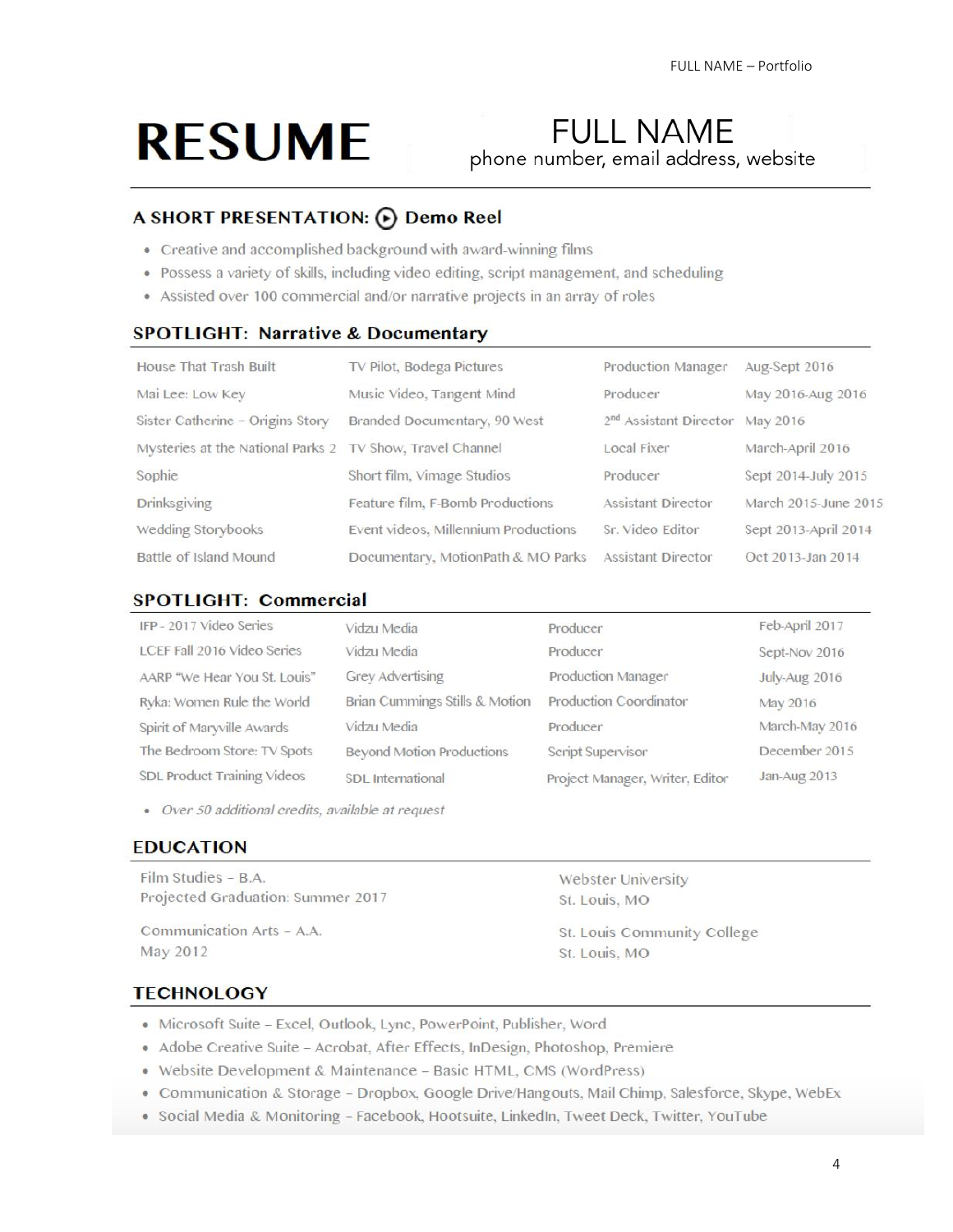# **RESUME**

# **FULL NAME** phone number, email address, website

#### **PROFESSIONAL REFERENCES:**

- NAME, TITLE/COMPANY, CONTACT INFO
- NAME, TITLE/COMPANY, CONTACT INFO
- NAME, TITLE/COMPANY, CONTACT INFO

#### **CLIENTS:**

90 Degrees West - St. Louis MO

Aligned Media - St. Louis MO Arbor Group - St. Louis MO Avatar Studios - St. Louis MO

Bad Dog Pictures - St. Louis MO

Bodega Pictures - Studio City, CA

Brian Cummings Stills & Motion - St. Louis MO

Bruton Stroube - St. Louis MO

Coolfire Studios - St. Louis MO

Galafilm Productions - Montreal, Canada

Grey Advertising - NYC, NY

Michael Feher Photography - St. Louis MO

Millennium Productions - St. Louis MO

Rukus Post - St. Louis MO

Tangent Mind - St. Louis MO

Vidzu Media - St. Louis MO

#### **BRANDS:**

Alamo, Anheuser Busch, Ameren UE, Bayer, Budweiser, BJC Healthcare, Carnival Cruise Line, Dobbs Tire & Auto, Edward Jones, Energizer, Enterprise, Husky, International Food Products, Jolly Rancher, Goddard Schools, Kraftig, Laclede Group, Lutheran Church Extension Fund, Maryville University, MapQuest, McDonalds, Mercy, Newk's Eatery, Oculto, Phillips 66, PepsiCo, Purina, Ryka, Scottrade, SHNU, Šnus, St. Anthony's, St. Louis Zoo, SSM Health, True Manufacturing, US Army, Wall's Icecream, Webster University, Wells Fargo, Whirpool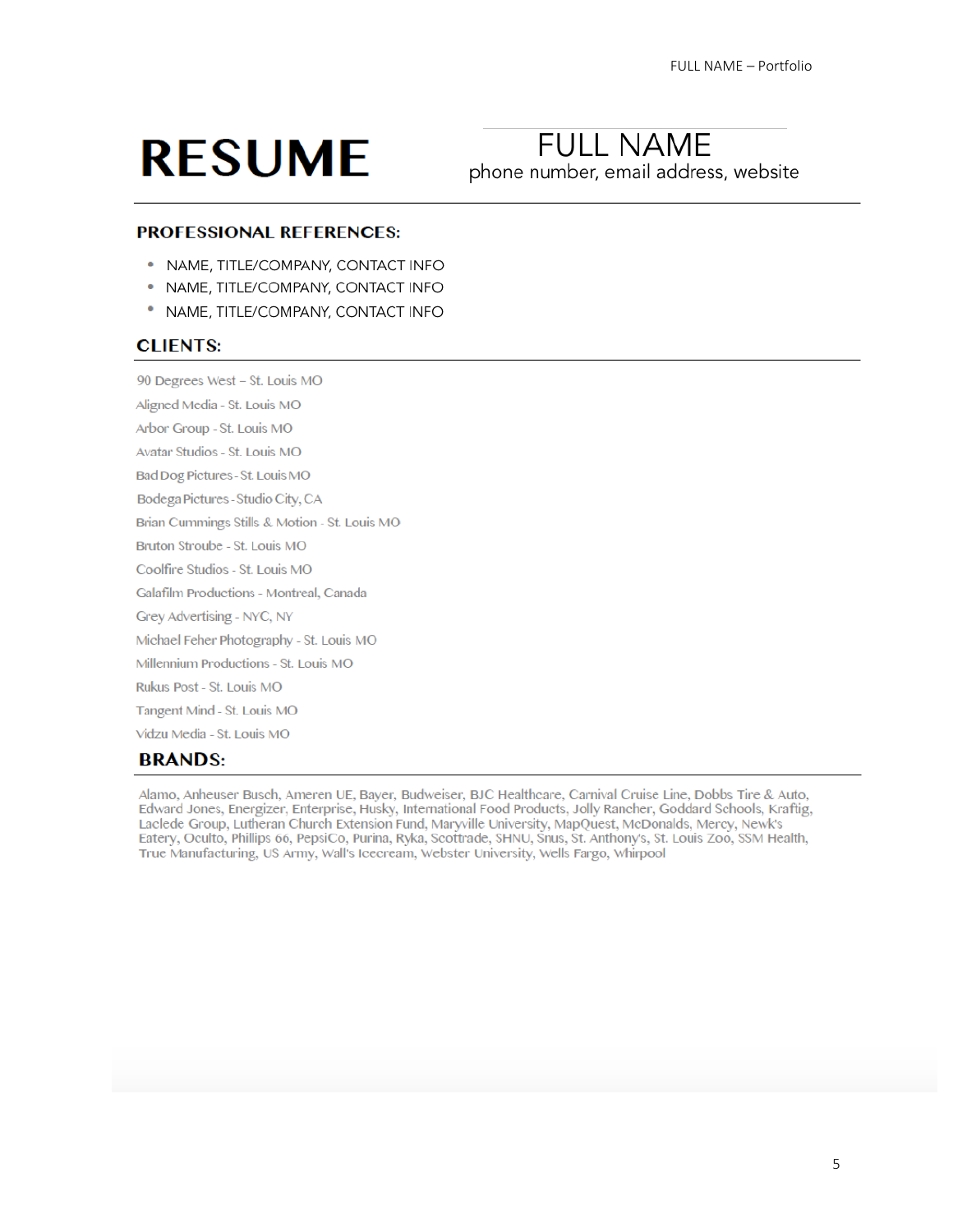# Area of Study: FTVP 1100

| FTVP 1100 - Produce and Direct                                      |                                                                                                                                                                                                                                                                                                                                                                                                                                                                                                                                                                                                                                                                                                                                                                                                                                                                                                                                                                                                                                                                             | <b>Credits Requested: 3</b>                                                                                                                                                     |
|---------------------------------------------------------------------|-----------------------------------------------------------------------------------------------------------------------------------------------------------------------------------------------------------------------------------------------------------------------------------------------------------------------------------------------------------------------------------------------------------------------------------------------------------------------------------------------------------------------------------------------------------------------------------------------------------------------------------------------------------------------------------------------------------------------------------------------------------------------------------------------------------------------------------------------------------------------------------------------------------------------------------------------------------------------------------------------------------------------------------------------------------------------------|---------------------------------------------------------------------------------------------------------------------------------------------------------------------------------|
| Source of Learning                                                  | <b>Learning Components</b>                                                                                                                                                                                                                                                                                                                                                                                                                                                                                                                                                                                                                                                                                                                                                                                                                                                                                                                                                                                                                                                  | <b>Documentation Links</b>                                                                                                                                                      |
| Short Narrative Film,<br>"Hart's Place,"<br>2012-2013               | I compiled concepts from story idea<br>and outline into a script to allow a<br>working document to shoot from<br>I created storyboards based on the<br>script by determining camera angles<br>and object relation in order to assist<br>in the accuracy of the shooting and<br>editing process<br>I formed generalizations of projects<br>$\bullet$<br>into a treatment in order to provide<br>an easy to ascertain overview<br>I took apart relevant data from<br>$\bullet$<br>scripts to use to determine<br>wardrobe, location, talent,<br>equipment, crew and other<br>production needs<br>I compared capabilities of potential<br>crew and chose the top people for<br>the job in order to increase the<br>chance of a successful production<br>I determined logistics for<br>productions by using details of crew,<br>locations, gear and schedules in<br>order to ensure the success of<br>productions<br>I examined scheduling requirements<br>$\bullet$<br>then organized details into a final<br>working schedule to assist in<br>efficiency of video productions | Storyboard document<br>Camera Setup document<br>Treatment document<br>Daily Schedule Document<br>Crew Advertisement<br>Casting Call<br>Script sample<br>Script breakdown sample |
| Short Documentary<br>Film "Battle of<br>Island Mound,"<br>2013-2014 | I processed and sorted production<br>paperwork to track expenditures and<br>crew/cast documents in order to<br>facilitate in managing the closing of<br>the project records<br>I learned the importance and<br>practice of set safety to increase<br>safety of crew and cast                                                                                                                                                                                                                                                                                                                                                                                                                                                                                                                                                                                                                                                                                                                                                                                                | Overview Schedule document<br>Call sheet document<br>Set safety document<br>Film Screening Flyer                                                                                |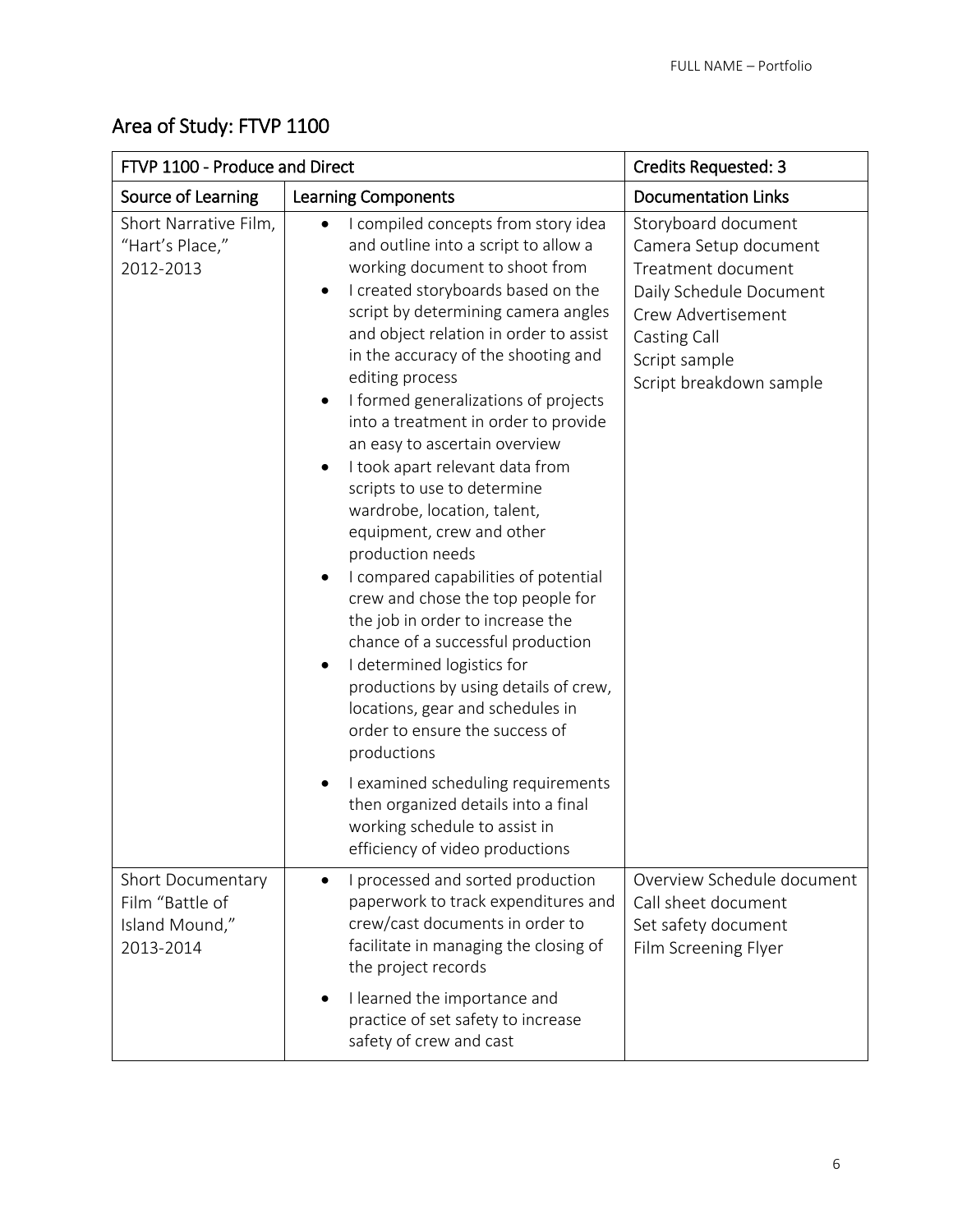| Area of Study: FTVP 1100 (cont.) |  |  |
|----------------------------------|--|--|
|----------------------------------|--|--|

| FTVP 1100 - Produce and Direct                                              |                                                                                                                                                                                                                                                                                                                                                                                                                                                                           | <b>Credits Requested: 3</b>                                                                                          |
|-----------------------------------------------------------------------------|---------------------------------------------------------------------------------------------------------------------------------------------------------------------------------------------------------------------------------------------------------------------------------------------------------------------------------------------------------------------------------------------------------------------------------------------------------------------------|----------------------------------------------------------------------------------------------------------------------|
| Source of Learning                                                          | <b>Learning Components</b>                                                                                                                                                                                                                                                                                                                                                                                                                                                | <b>Documentation Links</b>                                                                                           |
| Short Documentary<br>Film "Battle of<br>Island Mound,"<br>2013-2014 (cont.) | I examined scheduling requirements<br>then organized details into a final<br>working schedule to assist in<br>efficiency of video productions<br>I coordinated screenings of film<br>$\bullet$<br>projects by establishing event details<br>to increase public awareness of the<br>films                                                                                                                                                                                  |                                                                                                                      |
| Feature Film<br>"Drinksgiving," 2015                                        | I tracked talent and ensured they<br>$\bullet$<br>were ready for shooting and on set<br>as needed in order to keep<br>productions on schedule                                                                                                                                                                                                                                                                                                                             | Talent schedule document                                                                                             |
| Freelance in video<br>production 2013-<br>present                           | I compiled and calculated figures for<br>$\bullet$<br>productions, then selected resources<br>by analyzing the costs in order to<br>ensure the final production was<br>within budget                                                                                                                                                                                                                                                                                      | Budget sample<br>Post Schedule sample<br>Shot List document<br>Equipment List document<br>Shooting Schedule document |
|                                                                             | I increased knowledge of post-<br>$\bullet$<br>production by managing and<br>tracking the post process (crew<br>schedules and client deadlines) in<br>order to manage project deliverables                                                                                                                                                                                                                                                                                |                                                                                                                      |
|                                                                             | I created shot list from shooting<br>script in order to determine camera<br>placements and angles                                                                                                                                                                                                                                                                                                                                                                         |                                                                                                                      |
| Short Narrative Film<br>"The Wagon," 2016                                   | I created storyboards based on the<br>$\bullet$<br>script by determining camera angles<br>and object relation in order to assist<br>in the accuracy of the shooting and<br>editing process<br>I applied previously acquired<br>knowledge of filmmaking to direct a<br>short film<br>I developed a deeper understanding<br>of importance of writing for the<br>audience, character development,<br>acting, and utilizing the camera to<br>aid in the narrative of the film | Storyboard document<br>Shooting notes                                                                                |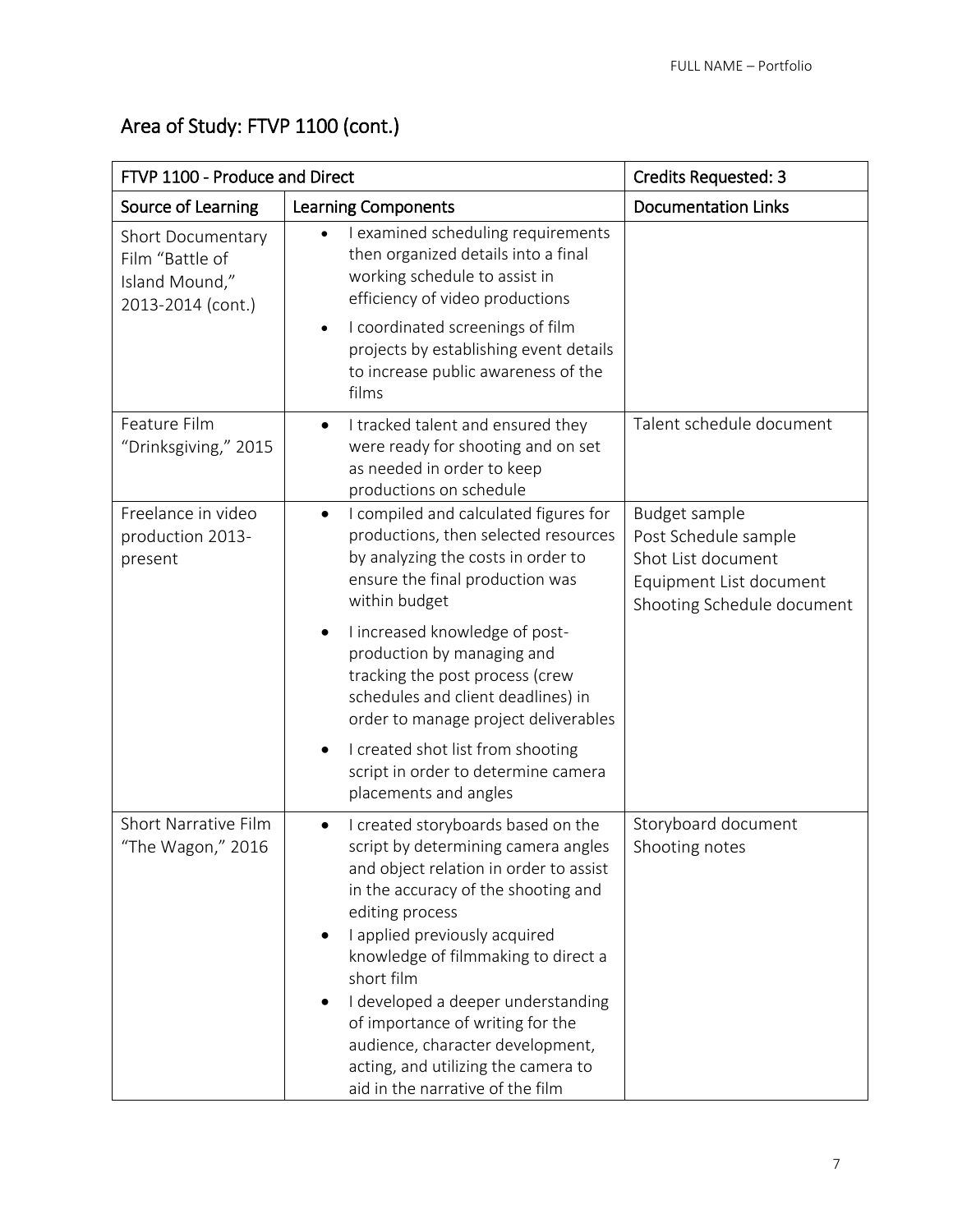# Narrative: FTVP 1100 Area of Study: FTVP 1100 - Produce and Direct (3 credit hours)

*"The direction in which education starts a man will determine his future in life."* 

– Plato.

The pursuit of education from as far back as I can remember has always been a stirring, restless desire. As a young child, it began with receiving simple stimuli from reading science-fiction books, tracing the roots of basic words in our language, and exploring the beauties and limitlessness of nature and the universe. My reward with each discovery was an improved selfesteem, awareness of people and places and things, and ability to make sense of the world around me.

Growing up in small-town America, movies and books were a further escape to expansive worlds full of unattainable, far-reaching possibilities that captured the feelings, aspirations, and challenges that I had as a teen. In high school, I adored creative writing assignments, drama class, and history. It was watching the 1996 comedy film "Bottle Rocket" that first triggered the notion that I could be a part of the filmmaking process. In a whimsical yet intelligent way, the film told a story, a good one, about a group of friends who sought to fulfill a mission. As I watched it with my friends, I thought "I want to tell stories too." I later found out that the director of the movie had done just that – fulfilled his mission to tell a story with a group of his friends.

Since then, it was an idealistic dream to move to Los Angeles or New York in order to pursue a career in the illustrious world of film production and tell stories with a group of like-minded people. From oral stories, to written word, photographs, and now to moving digital imagery, a great deal of what we know about the world has been through the form of storytelling. What better way to leave my mark on the world than through the power of story, and this is why I took an interest in filmmaking - to pursue a career where I could tell the kind of stories that impacted me so deeply as a child.

In adulthood, my curiosity meticulously developed as my interests shifted. Life took me on different paths – to a role as account manager at an engineering firm. Choices I made guided me back where I wanted to go – returning to school at the age of 28 for a degree in film. I rediscovered that it was always my dream to communicate with the world through stories and to do that, I needed a solid understanding of producing and directing for film.

The role of a *producer* is to facilitate a project from concept to completion to distribution, working closely with directors, writers, and other crew members. The role of a *director* is to ensure the artistic and cinematic aspects of a production match the creative vision visualized from the script, while meeting the technical standards for production with support from cast and crew.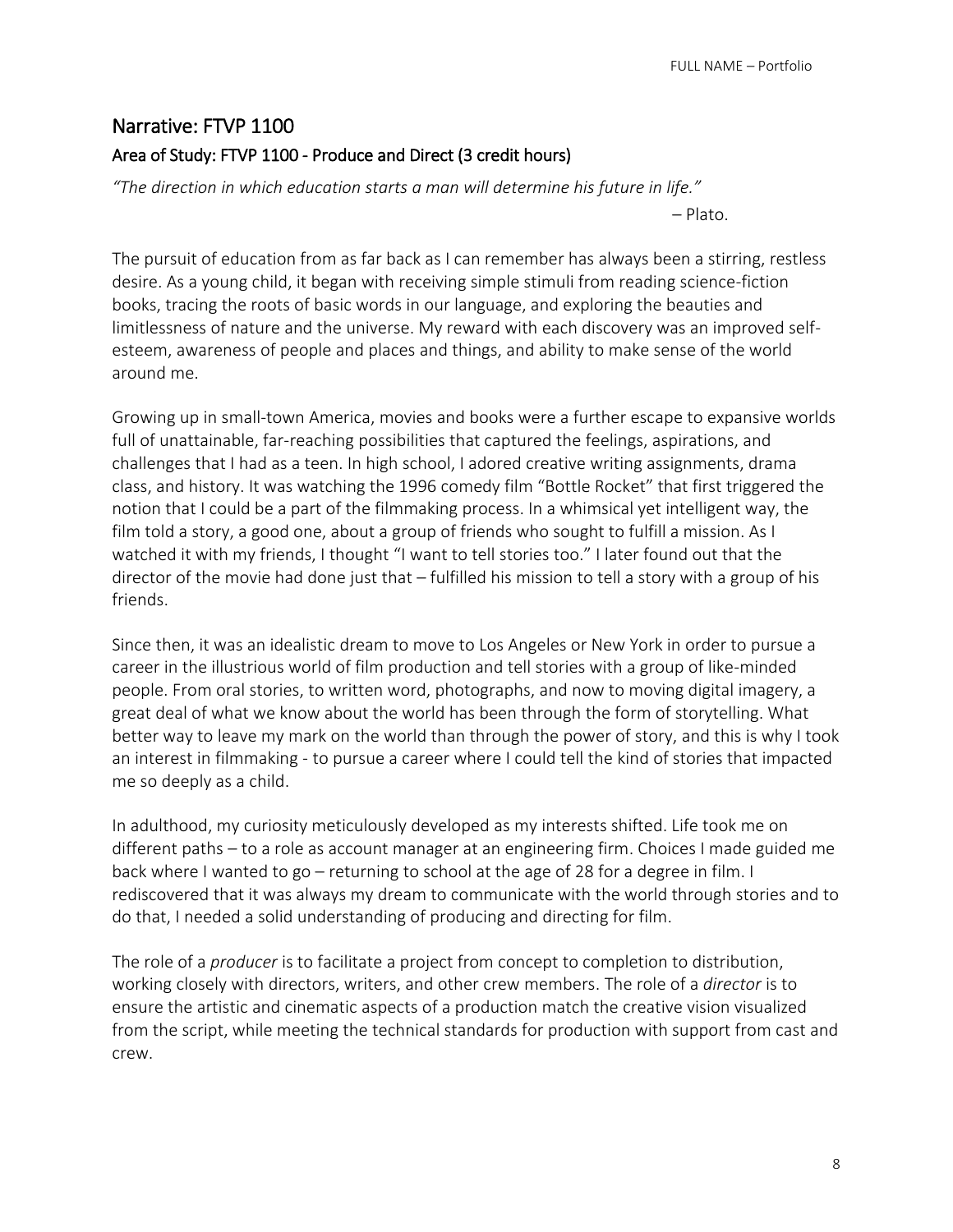This portfolio will establish the learning I've acquired through my career and personal experiences as they apply to the course *FTVP 1100 - Produce and Direct* The course aims to teach students the following:

*The roles and responsibilities of those charged with the execution of a film, television, or video production.* 

*Areas of emphasis will include terminology, film and television producing and directing roles, how to read and breakdown a script, writing treatments, budgeting, logistics, production management, working with talent, working with crews, and scheduling.*

The introduction above has illustrated why I chose to follow a path leading to the experiences for the course, but now I will further demonstrate why I believe my experiences match the core curriculum of the course through additional narrative and supporting documentation. I will prove that my current knowledge of producing and directing was built from many years of selfinstruction, hands-on filmmaking, and freelancing with a career in production.

## Scriptwriting, Script Breakdown, Storyboarding, Scheduling, Hiring Crew, Auditioning Cast

Shortly after receiving my diploma in May of 2012 for communications (with an emphasis in film) from St. Louis Community College, I left St. Louis and ventured to Seattle to produce and codirect a short narrative film called "Hart's Place" with a sibling and fellow filmmaker.

Making the film turned out to be a crash course in video production. *Countless hours were spent brainstorming, drafting and rewriting a script. Then we broke the script down, piece by piece. After developing a treatment for the project and on an extremely tight budget, we scouted and secured locations, hired crew, held auditions for cast, and plotted scheduling logistics (artifacts 1F-8F)* – all done while jointly working full-time at day jobs*.*

Finally, we scheduled the shoot and ended up with 20 crew members, 5 professional actors, a grip van, and 6 days to shoot a 23-page script. All the *prepping of storyboards, camera positions and hiring of the best cast and crew (again, artifacts 1F-8F)* paid off and we ended up with a very nice, though amateur, short film. Working on the film taught me extremely valuable lessons about the importance of starting with a good story and building out the project with a great crew – two essential elements of directing and producing.

To demonstrate the preparation and production of the film, examples of communications and production documents are included in the Professional Documentation section of this portfolio:

- Storyboard document Professional documentation (artifact 1F).
- Camera Setups document Professional documentation (artifact 2F).
- Treatment document Professional documentation (artifact 3F).
- Daily Schedule document Professional documentation (artifact 4F).
- Crew advertisement sample Professional documentation (artifact 5F).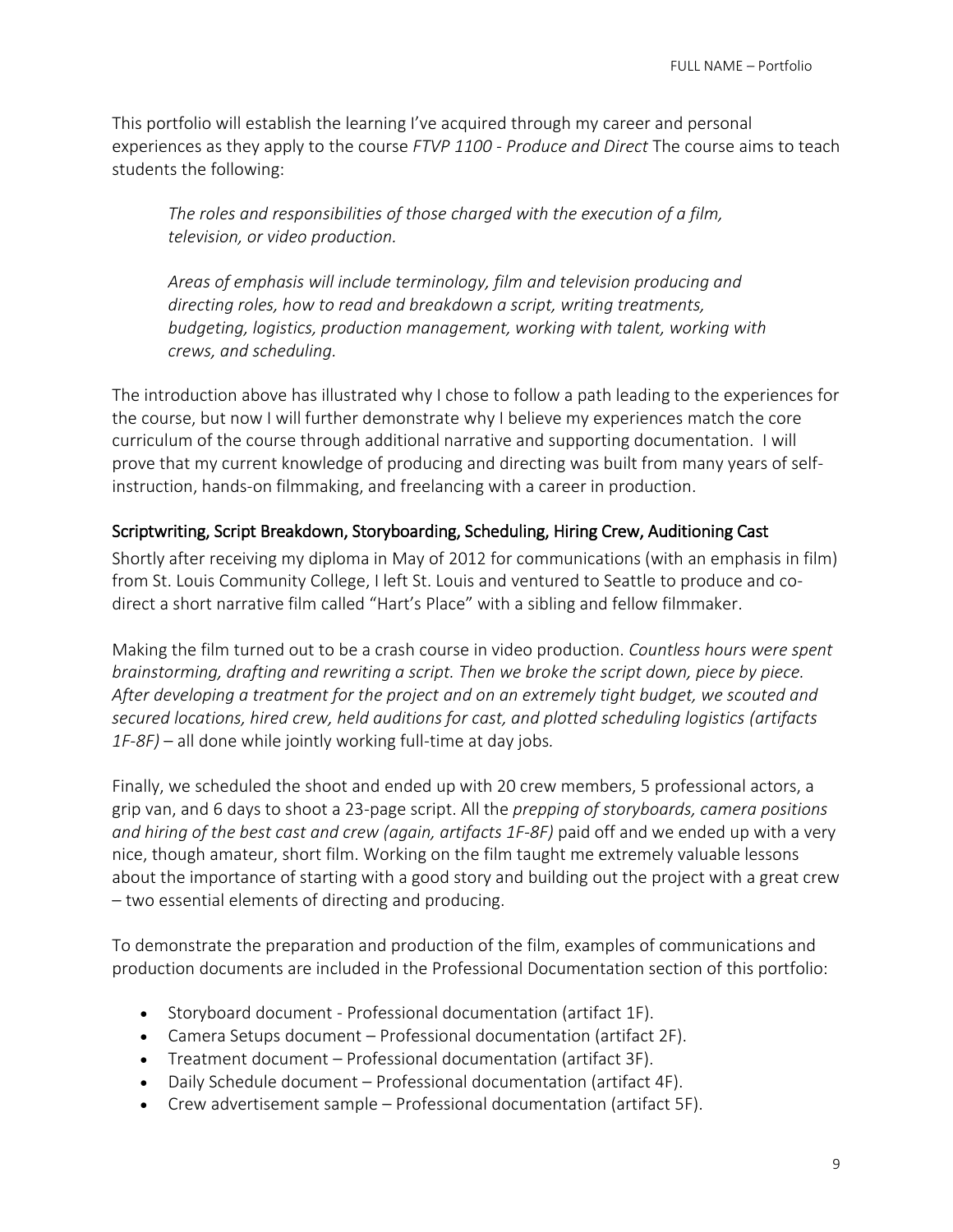- Casting call sample Professional documentation (artifact 6F).
- Script document Professional documentation (artifact 7F).
- Script breakdown document Professional documentation (artifact 8F).

The following learning components are representative of the wide array of capabilities of producing and directing that I acquired from the short film "Hart's Place":

- Compiled concepts from story idea and outline into a script to allow a working document to shoot from
- Created storyboards based on the script by determining camera angles and object relation in order to assist in the accuracy of the shooting and editing process
- Took apart relevant data from scripts to use to determine wardrobe, location, talent, equipment, crew and other production needs
- Compared capabilities of potential crew and chose the top people for the job in order to increase the chance of a successful production
- Determined logistics for productions by using details of crew, locations, gear and schedules in order to ensure the success of productions
- Examined scheduling requirements then organized details into a final working schedule to assist in efficiency of video productions

## Scheduling, Set Safety, Film Screening Planning

Upon wrapping "Hart's Place" in late 2013, I said goodbye to the mountains to head back to St. Louis where I sought work as a freelancer in video production. I was given the opportunity to fill the 1<sup>st</sup> Assistant Director role for a documentary produced by the State of Missouri about the first African-American troops to fight in the Civil War. All those hours of scheduling, document building and planning for "Hart's Place" paid off ten-fold on this project, as it was in deep need of organization and logistics.

To assist a swamped director/producer, *I helped with script breakdown, then processed and sorted production paperwork to keep the project on schedule, mapped locations and camera setups, tracked expenditures and organized cast and crew schedules (artifacts 9F-10F)*. While on set I was exposed to horses, raging fires, hand-to-hand combat, and guns, so *I read and taught myself as much as possible about set safety practices to ensure the protection of crew and cast (artifact 11F).* Once the film was completed, *I coordinated screenings of film projects by establishing event details to increase public awareness of the film (artifact 12F).*

Being on this project taught me the value of pre-production planning as it pertained to staying on a tight, complicated schedule, along with how that planning can increase the safety of cast and crew – valuable lessons that every producer needs in order to be successful.

To illustrate these lessons learned, examples of communications and production documents are included in the Professional Documentation section of this portfolio: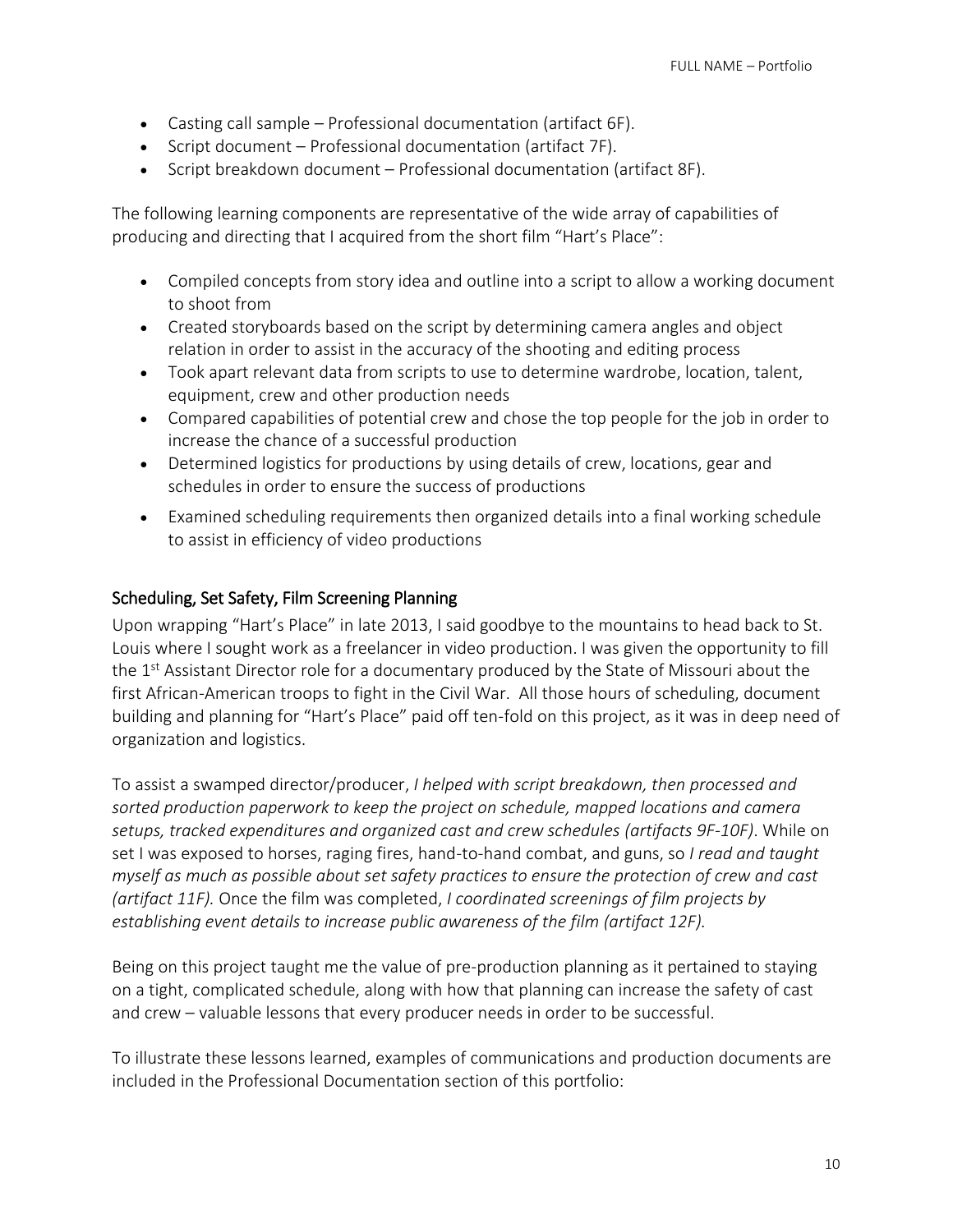- Overview Schedule document Professional documentation (artifact 9F).
- Call sheet document Professional documentation (artifact 10F).
- Set safety document Professional documentation (artifact 11F).
- Film Screening Flyer Professional documentation (artifact 12F).

Below are the learning components that represents the abilities of producing that I acquired from the documentary film "Battle of Island Mound":

- Processed and sorted production paperwork to track expenditures and crew/cast documents in order to facilitate in managing the closing of the project records
- Learned the importance and practice of set safety to increase safety of crew and cast
- Examined scheduling requirements then organized details into a final working schedule to assist in efficiency of video productions
- Coordinated screenings of film projects by establishing event details to increase public awareness of the films

## Talent Management

The connections I made on that documentary film, led to my role again as  $1<sup>st</sup>$  Assistant Director, but this time on a feature film in the summer of 2015 for a writer/producer duo. For "Drinksgiving," it was less about location logistics and camera setups, because the film was shot almost entirely in one location with mostly handheld, run and gun style cinematography as envisioned by the film's two directors.

The challenge here was that the film was about a huge party in a house, *so I was tasked with keeping track of talent to ensure they were scheduled for the correct shooting dates, on set when needed in order to keep productions on schedule, and not used in spots in the house that would not match previously shot setups (artifact 13F).*

The complex web of matching numerous and conflicting cast schedules to a major production schedule was one that no other project had quite fully prepared me for, but I accepted the challenge. I came away with a stronger sense of how to juggle priorities to ensure the successful completion of a production and a better sense of what great producing is really about.

To show what I learned, examples of communications and production documents are included in the Professional Documentation section of this portfolio:

Talent schedule document – Professional documentation (artifact 13F).

Below are the learning components that represent the abilities of producing that I acquired from the feature film "Drinksgiving":

 Tracked talent and ensured they were ready for shooting and on set as needed in order to keep productions on schedule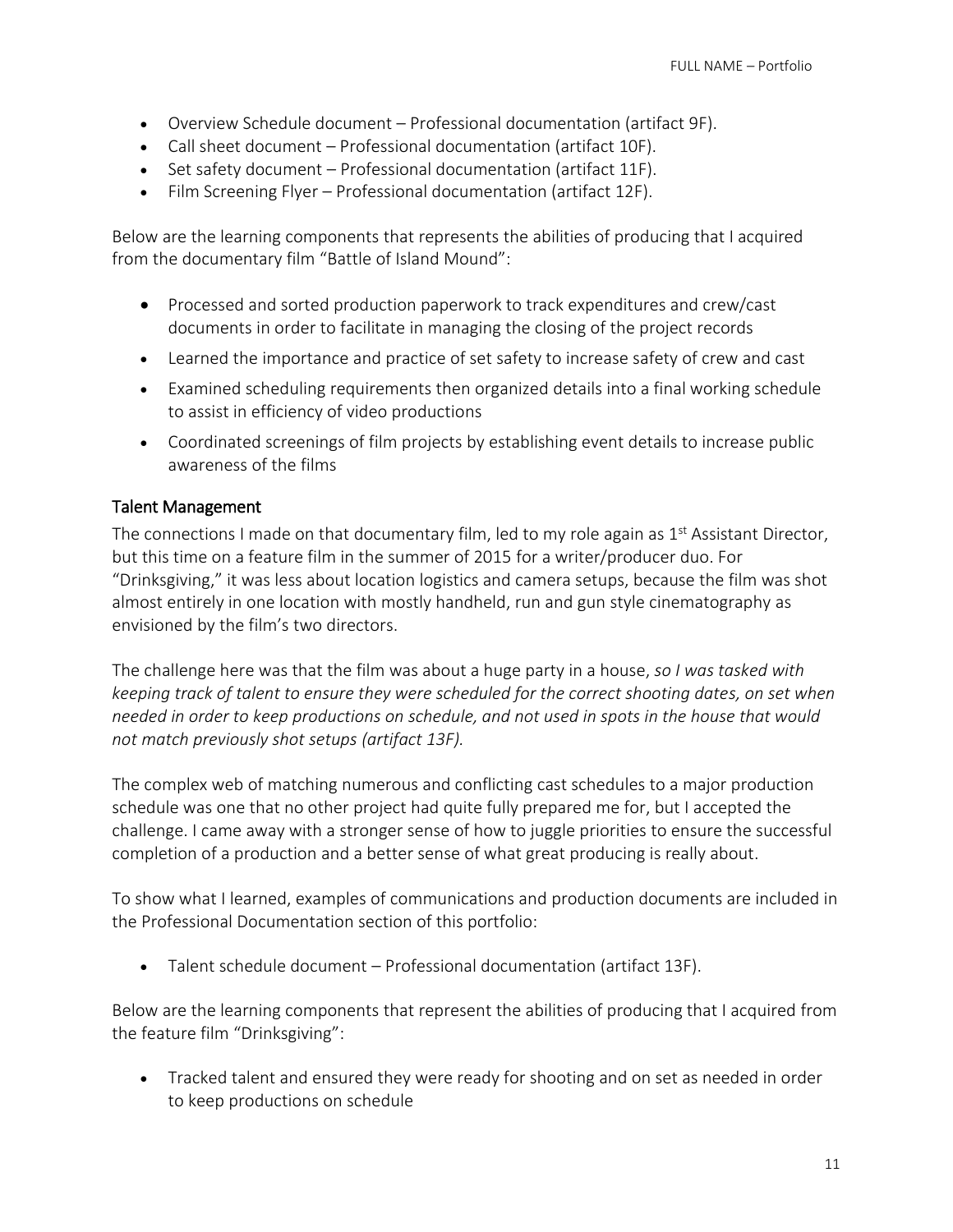## Budgeting, Managing Deliverables

By this time in my career, it was evident I had a lot of the skills needed to be successful, but eventually I came the realization that I had reached a threshold of learning. I'd worked on more than 50 commercial productions, a handful of short films, a feature, and even a few television pilots and episodes. But I needed more meaningful learning with influences of other perspectives and people. More knowledge. In order to be truly successful in my life endeavors, I must couple my curiosity and commitment with a formal education, which brought me to the doors of Webster University in the fall of 2015.

Along the path to a bachelor's degree, a striking correlation between self-improvement through education and curiosity emerged. The more knowledge I gained about the world, the more I grew as a person. The more knowledge I gained about myself, the more I grew to understand the world and my place in it. As my level of education increased, my station as a freelancer improved.

I moved up in ranks from Production Assistant to Production Coordinator, and even Producer on corporate, narrative, and commercial projects with talented crew from all over the country. I've worked on major commercial sets for companies like Ameren UE, Budweiser, Edward Jones, Phillips 66, PepsiCo, and the U.S. Army. Nearly every local production company has had me on their commercial sets at one point, including Avatar, Bad Dog Pictures, Bruton Stroube, Lamplight Films, Vidzu Media, 90 Degrees West, and many others.

As producer and other production support roles, it was my responsibility to lead the production to a successful end, from pre-planning to post-production. I *compiled and calculated figures for productions, selected resources by analyzing the costs in order to ensure the final production was within budget, created shot lists from scripts in order to determine camera angles and placement, increased knowledge of post-production by managing and tracking the post process, all in order to manage project deliverables (artifacts 14F-18F).*

Taking on more responsibility for productions as producer helped me develop communication and management skills that - along with solid planning - assisted productions in meeting their budget, schedule, and creative goals*.*

For further discovery of the experiences portrayed in my narrative, please review the extended resume within this portfolio. To demonstrate the preparation and planning methods of multiple video productions, examples of communications and production documents are included in the Professional Documentation section of this portfolio:

- Compiled and calculated figures for productions, then selected resources by analyzing the costs in order to ensure the final production was within budget
- Increased knowledge of post-production by managing and tracking the post process (crew schedules and client deadlines) in order to manage project deliverables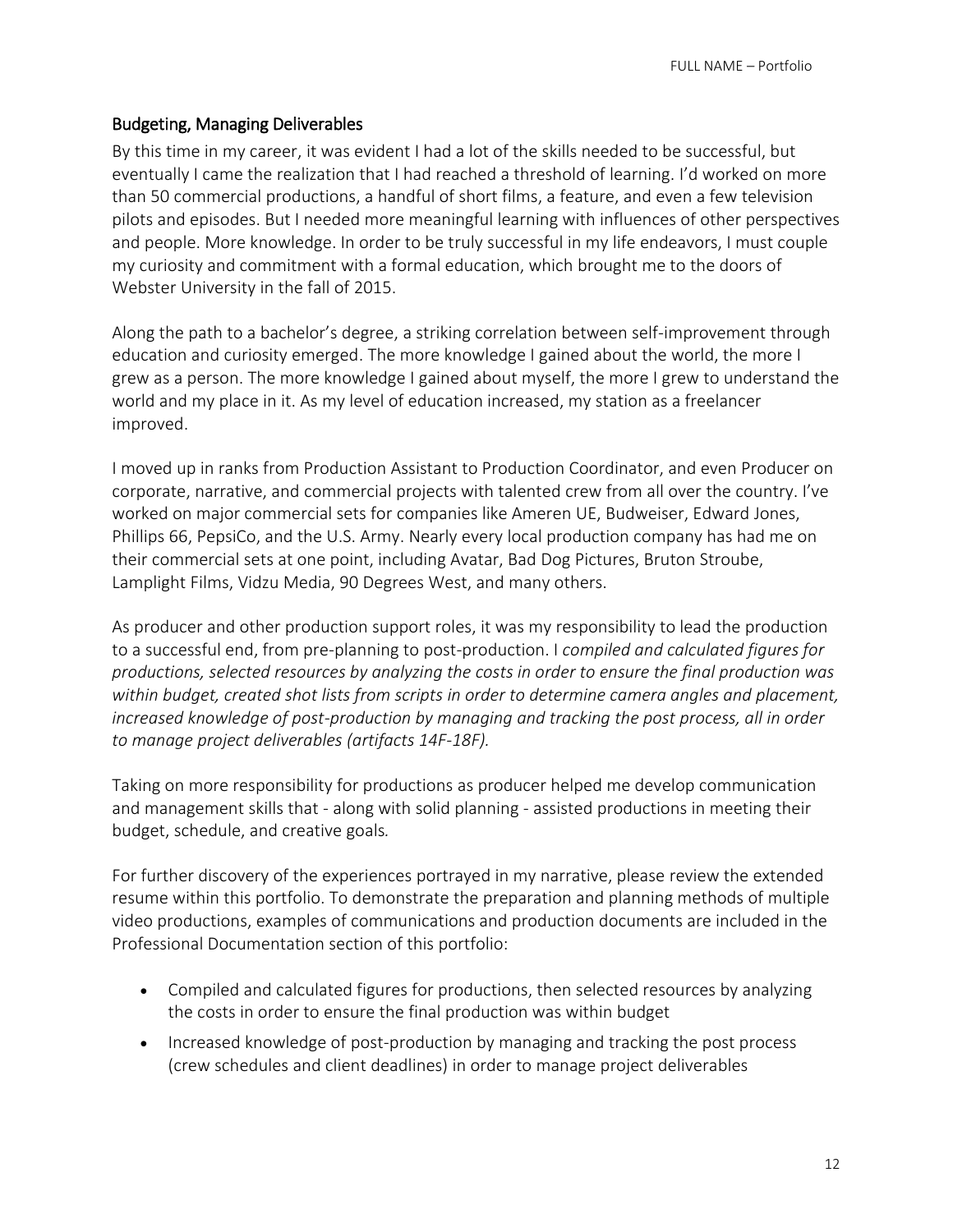Created shot list from shooting script in order to determine camera placements and angles

The following are the learning components that represent the abilities of producing acquired over 4 years as a freelancer in video production:

- Budget sample Professional documentation (artifact 14F).
- Post schedule document– Professional documentation (artifact 15F).
- Shot-list document– Professional documentation (artifact 16F).
- Equipment list Professional documentation (artifact 17F).
- Shooting schedule document Professional documentation (artifact 18F).

## Advanced Storytelling, Storyboarding, Cinematography

By mid-2016, I had coupled a strong history of working in film and video production with a solid education in media, but something was still missing. My thoughts turned back to my childhood, my young curiosities, then to my childish idealistic hopes and dreams. I'd learned a lot of valuable technical and planning skills at this point, but I wanted to be more involved with the story and directing was really the way to do that.

In the fall of 2016, I wrote a script about a young girl trying to escape the death grip of a smalldying town in mid-Missouri. Then I took everything I've learned through work, school, my life experiences, and poured it into the making of a short film called "The Wagon." This film was a personal challenge to tell a compelling story without any dialogue. By doing so, *I developed a deeper understanding of importance of writing for the audience, character development, acting, and utilizing the camera to aid in the narrative of the film by creating very detailed storyboards (artifacts 18F-20F).*

No filmmaking experience to date had truly pushed me to the limits to consider essential story elements such as character, setting, location, cinematography, set design, acting. The culmination of all I've learned from previous planning came to an absolute fruition with the making of "The Wagon," where I discovered how daunting a task directing really is.

The following documentation of production documents are included in the Professional Documentation section of this portfolio:

- Storyboard document Professional documentation (artifact 19F).
- Shooting notes document Professional documentation (artifact 20F).

Below are the learning components that represent the skills of directing that I acquired from the short film "The Wagon":

Applied previously acquired knowledge of filmmaking to direct a short film